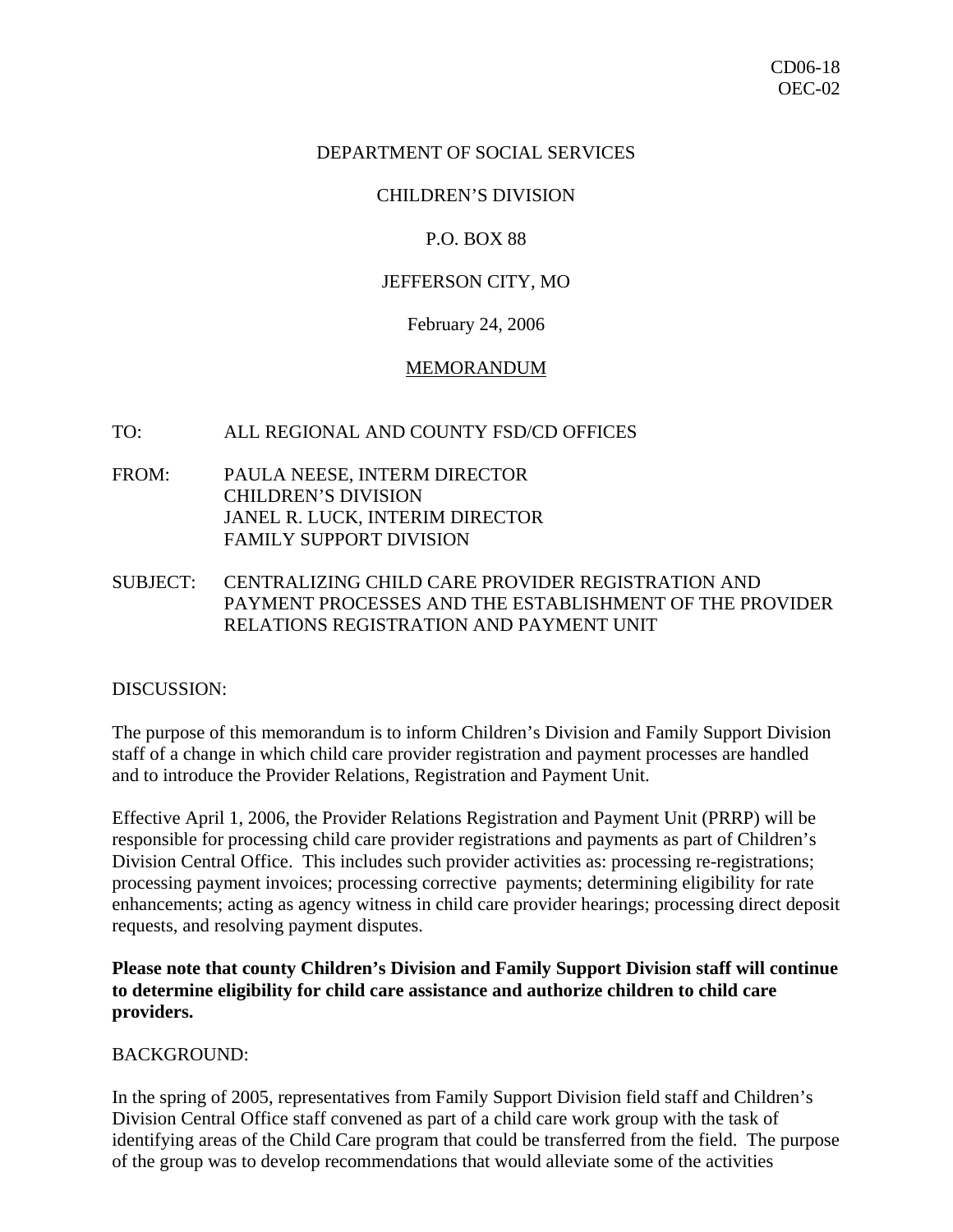currently handled by FSD field staff. The recommendation from the group was to centralize child care provider registration and payment processes.

# IMPLEMENTATION:

During the month of March, PRRP staff will be hired and trained. The PRRP unit will be located in Jefferson City and will consist of two Senior Office Support Assistants, five Executive I's, and one Executive II.

Rollout, which involves transitioning registration and payment activities from the field to the PRRP, will be completed in three phases. Phase one begins April 1 with the following counties:

| <b>Northwest</b> | <b>Southwest</b> |
|------------------|------------------|
| Atchison         | <b>Bates</b>     |
| Holt             | Henry            |
| Nodaway          | Benton           |
| Andrew           | Morgan           |
| Worth            | Moniteau         |
| Gentry           | Vernon           |
| DeKalb           | St. Clair        |
| Clinton          | Hickory          |
| Harrison         | Camden           |
| <b>Daviess</b>   | Miller           |
| Caldwell         | <b>Barton</b>    |
| Mercer           | Cedar            |
| Grundy           | Polk             |
| Livingston       | Dallas           |
| Carroll          | Laclede          |
| Putnam           | Lawrence         |
| Sullivan         | Webster          |
| Linn             | Wright           |
| Chariton         | McDonald         |
| Saline           | Barry            |
| Howard           | Stone            |
| Pettis           | Taney            |
| Cooper           | Douglas          |
|                  | Ozark            |

Phase 2 will begin on May 1 with the following counties:

| Northeast | Southeast      |
|-----------|----------------|
| Schuyler  | Maries         |
| Scotland  | Pulaski        |
| Clark     | Phelps         |
| Adair     | Crawford       |
| Knox      | Washington     |
| Lewis     | St. Francois   |
| Macon     | Ste. Genevieve |
| Shelby    | Texas          |
| Marion    | Dent           |
| Randolph  | Iron           |
| Monroe    | Madison        |